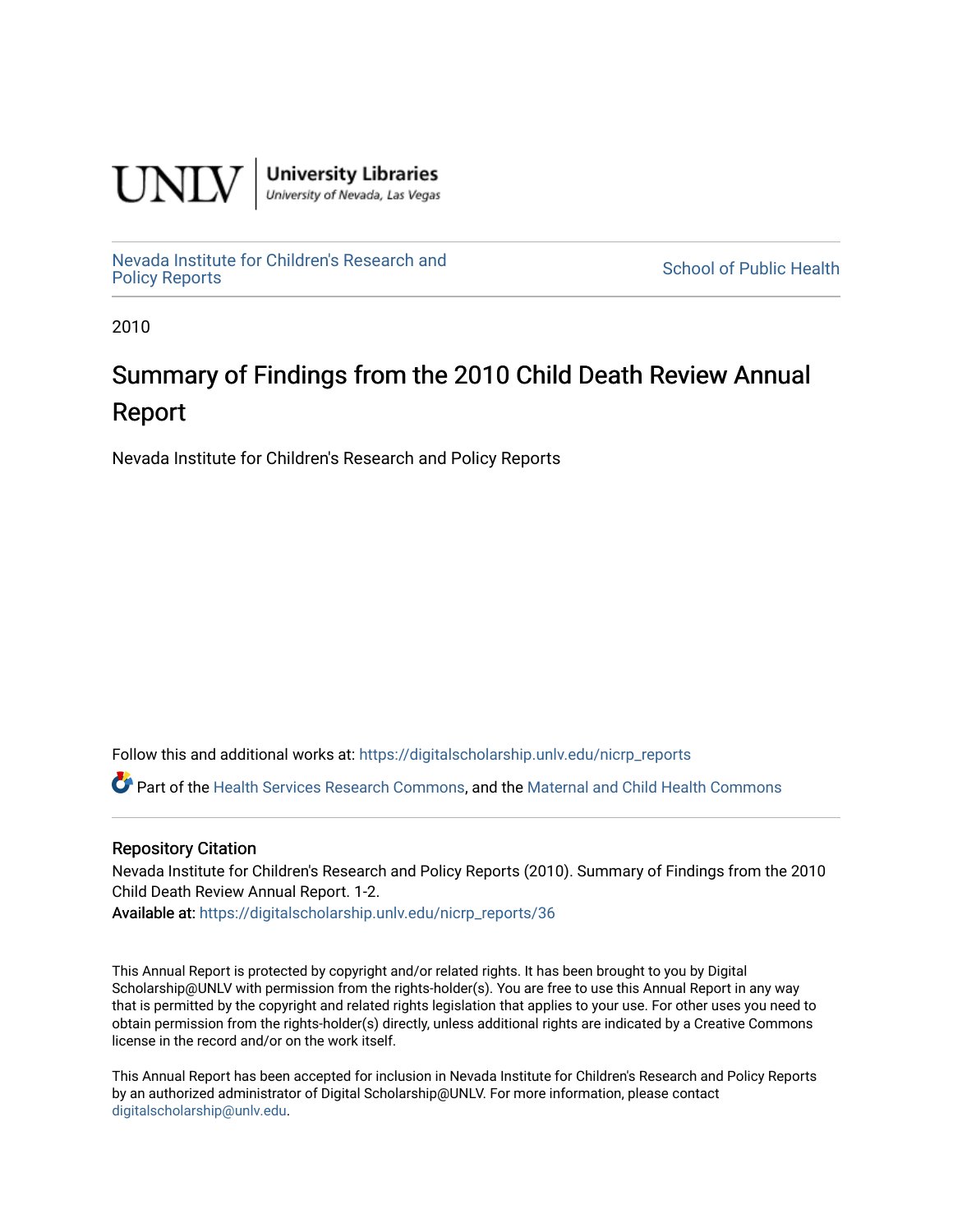## Summary of Findings from the 2010 Child Death Review Annual Report

The 2010 Annual Report of Child Deaths in Clark County, Nevada provides data regarding all infant, child, and fetal (over 20 weeks gestation) deaths occurring in Clark County in 2010. This represents the third year that the Child Death Review Team in Clark County reviewed 100% of the child deaths referred to the team by the Clark County Office of the Coroner/Medical Examiner; this includes all natural deaths, as well as all accidents, homicides, suicides, and undetermined cases. The team also reviewed all fetal deaths over 20 weeks gestation.

## **Overall 2010 Child Death Statistics**

## **Manners of Death in 2010**

- 251 cases reviewed in 2010 (11.3 % decrease from 283 cases in 2009, a 19.3% decrease since 2008)
- 168 Natural (decrease of 9.2 % from 185 in 2009)
- 46 Accidents (decrease of 19.3 % from 57 cases in 2009, still lower than 66 cases in 2007)
- 7 Suicide (an increase from 4 in 2009 and 2008, but down from 12 in 2007)
- 20 Homicide (an increase of 17.6 % from 17 in 2009)
- 10 Undetermined (44.4% decrease from 2009 (n=18), 2006 (n=18) and 2008(n=18)

### **Causes of Death in 2010**

- Decrease in motor vehicle incidents from 16 in 2009 to 8 in 2010
- SIDS decreased from 2 cases in 2009 to 1 cases in 2010
- Increase in deaths caused by weapons from 14 in 2009 to 22 in 2010
- Increase in suffocation/strangulation deaths from 13 in 2009 to 18 in 2010.
- Drowning down by one case (11 in 2009, 10 in 2010)
- Poisoning/Overdose cases decreased from 12 in 2008 and 16 in 2009, to only 5 in 2010

## 2010 Child Deaths by Manner of Death - Additional Details and Recommendations for Prevention

Natural – There were 168 natural deaths reviewed in 2010. 39.3% of these deaths were due to complications of prematurity. followed by congenital defect (32.1%) and chronic illness (15.5%). 70.2% of natural deaths were children less than one year of age. We continued to see a decrease in the number of SIDS deaths in 2010 from 3 in 2008 down to 2 in 2009, then 1 in 2010. Recommendations:

- Continue to improve data collection and research on child deaths related to prematurity.
- Improve access and outreach for adequate prenatal care, particularly for young women.
- Improve parent education about proper management of common chronic illnesses in children like asthma and diabetes.

Accident-Accidental deaths accounted for 18.3% (46 cases) of child deaths in 2010. The leading causes of accidental death included suffocation at 28.3%, followed by drowning at 21.7% and motor vehicle accidents (MVA) at 17.4 %. For the first time in five years the leading cause of accidental deaths were suffocations. In 2010 nearly all accidental suffocations (n=13) were children less than one year of age and nearly all of those cases (n= 12) occurred in a sleeping environment. Similar to 2009, in 2010, nearly all (70 %) of the drowning victims in Clark County were between the ages of one and four years and 80 % of all victims drowned in a pool or spa. Motor vehicle accidents decreased 47% from 15 in 2009 to 8 in 2010. This significant decline reflects national trends showing a reduction in motor vehicle related fatalities for all ages.

Recommendations:

- Focus on changing regulations to bring older pools up to current standards for barriers to accessing the pool including, fences, gates, alarms, etc.
- Improve/expand culturally sensitive outreach and education efforts regarding safe sleep environments for infants.
- Continue to support efforts related to the elimination of recreational drug use and expand efforts to prevent drug use among youth and especially women of child bearing age.

Homicide- In 2010 12% (20 cases) of child deaths were categorized as homicides. This is a increase from 17 deaths in 2009 but a decrease from 21 deaths in 2008. In 2010 children ages 1-4 years and youth 15-17 years were the most frequent age groups at 30% and 40% respectively. Homicides are categorized as either "firearm" homicides or "non-firearm" homicides, and in 2010 there were more non-firearm homicides (n=12) than firearm homicides (n=8). For firearm homicides (n=8) the data show that 62.5 % of the victims had a prior juvenile justice history, and in 3 of these incidents gang affiliation was known or suspected. For non-firearm homicides ( $n=12$ ), 58.3% were a result of child abuse ( $n=7$ ) and in almost half of those cases ( $n=4$ ) the perpetrator was the mother's boyfriend. Half (n=6) of the decedents' families had a history of involvement with the child welfare system.

The full report is avialable at the NICRP website http://nic.unlv.edu